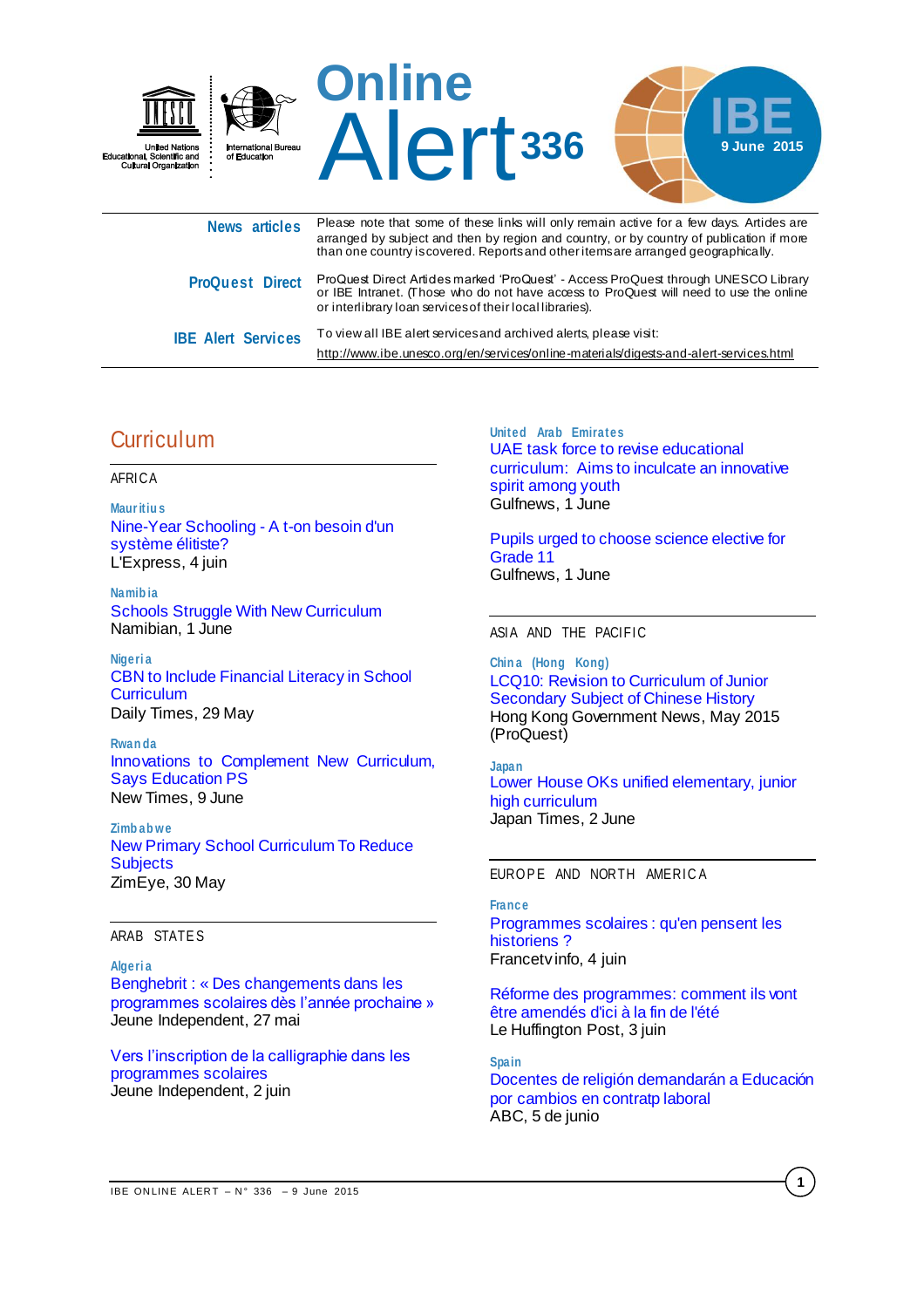# Early Childhood Education

## AFRICA

**Senega l** [Le taux de préscolarisation de la petite](http://www.aps.sn/articles.php?id_article=142918)  [enfance jugée faible](http://www.aps.sn/articles.php?id_article=142918) Agence de Presse Sénégalaise, 3 juin

## Education Reform

ARAB STATE S

**Tunis ia**

[Approche pour une réflexion autour de la](http://fr.allafrica.com/stories/201505280742.html)  [réforme du système éducatif -](http://fr.allafrica.com/stories/201505280742.html) Pour que l'école [fasse sa révolution](http://fr.allafrica.com/stories/201505280742.html) LaPresse, 28 mai

## ASIA AND THE PACIFIC

**Thailan d**

[Education reforms critical for the Thai](http://www.nationmultimedia.com/business/Education-reforms-critical-for-the-Thai-economy-sa-30261548.html)  [economy, says World Bank](http://www.nationmultimedia.com/business/Education-reforms-critical-for-the-Thai-economy-sa-30261548.html) The Nation, 4 June

## EUROPE AND NORTH AMERICA

**France** [In search of educational 'égalité,' France](http://www.csmonitor.com/World/Europe/2015/0530/In-search-of-educational-egalite-France-revamps-secondary-schools)  [revamps secondary schools](http://www.csmonitor.com/World/Europe/2015/0530/In-search-of-educational-egalite-France-revamps-secondary-schools) Christian Science Monitor, 30 May

LATIN AMERICA AND THE CARIBBEAN

#### **Chile**

[Chile's Bachelet enacts new education law](http://buenosairesherald.com/article/190406/chiles-bachelet-enacts-new-education-law) Buenos Aires Herald, 30 May

#### **Mexico**

[Mexico to restate support for education reform:](http://www.reuters.com/article/2015/06/08/us-mexico-election-education-idUSKBN0OO06P20150608)  [sources](http://www.reuters.com/article/2015/06/08/us-mexico-election-education-idUSKBN0OO06P20150608) Reuters, 7 June

[A bad lesson: The government sets a poor](http://www.economist.com/news/americas/21653580-government-sets-poor-example-caving-lawless-teachers-bad-lesson)  [example by caving in to lawless teachers](http://www.economist.com/news/americas/21653580-government-sets-poor-example-caving-lawless-teachers-bad-lesson) The Economist, 3 June

## Education System

AFRICA

#### **Botswa na**

[Education Ministry Launches Strategy Plan](http://allafrica.com/stories/201506030441.html) Daily News, 2 June

## LATIN AMERICA AND THE CARIBBEAN

**Colo m bi a** [639 aulas nuevas al mes tendrá que lograr el](http://www.elcolombiano.com/reto-de-639-aulas-nuevas-al-mes-se-traza-el-gobierno-XI2093404)  [Gobierno](http://www.elcolombiano.com/reto-de-639-aulas-nuevas-al-mes-se-traza-el-gobierno-XI2093404) El Colombiano, 7 de junio

Hoy, ocho millones de estudiantes van a la escuela solo por seis horas

# Inclusive Education

## AFRICA

**South Africa** [Basic Education Portfolio Committee Gains](http://allafrica.com/stories/201505291686.html)  [Insight Into Inclusive Education](http://allafrica.com/stories/201505291686.html) Parliament of South Africa, 29 May

#### ASIA AND THE PACIFIC

**Azerb aija n** [Inclusive education set to start](http://www.azernews.az/azerbaijan/83111.html) Azernews, 4 June

**India** [NEP discussion on Inclusive Education for](http://www.niticentral.com/2015/06/02/nep-discussion-on-inclusive-education-for-inclusive-india-316163.html)  [Inclusive India](http://www.niticentral.com/2015/06/02/nep-discussion-on-inclusive-education-for-inclusive-india-316163.html) NITI Central, 2 June

## Teacher Education

### AFRICA

**Madag as car** Éducation - [Le niveau primaire à redresser](http://fr.allafrica.com/stories/201506021280.html) L'express de Madagascar, 2 juin

[Education nationale. Formation des](http://fr.allafrica.com/stories/201506021063.html)  [enseignants -](http://fr.allafrica.com/stories/201506021063.html) inévitable! Midi Madagasikara, 2 juin

**2**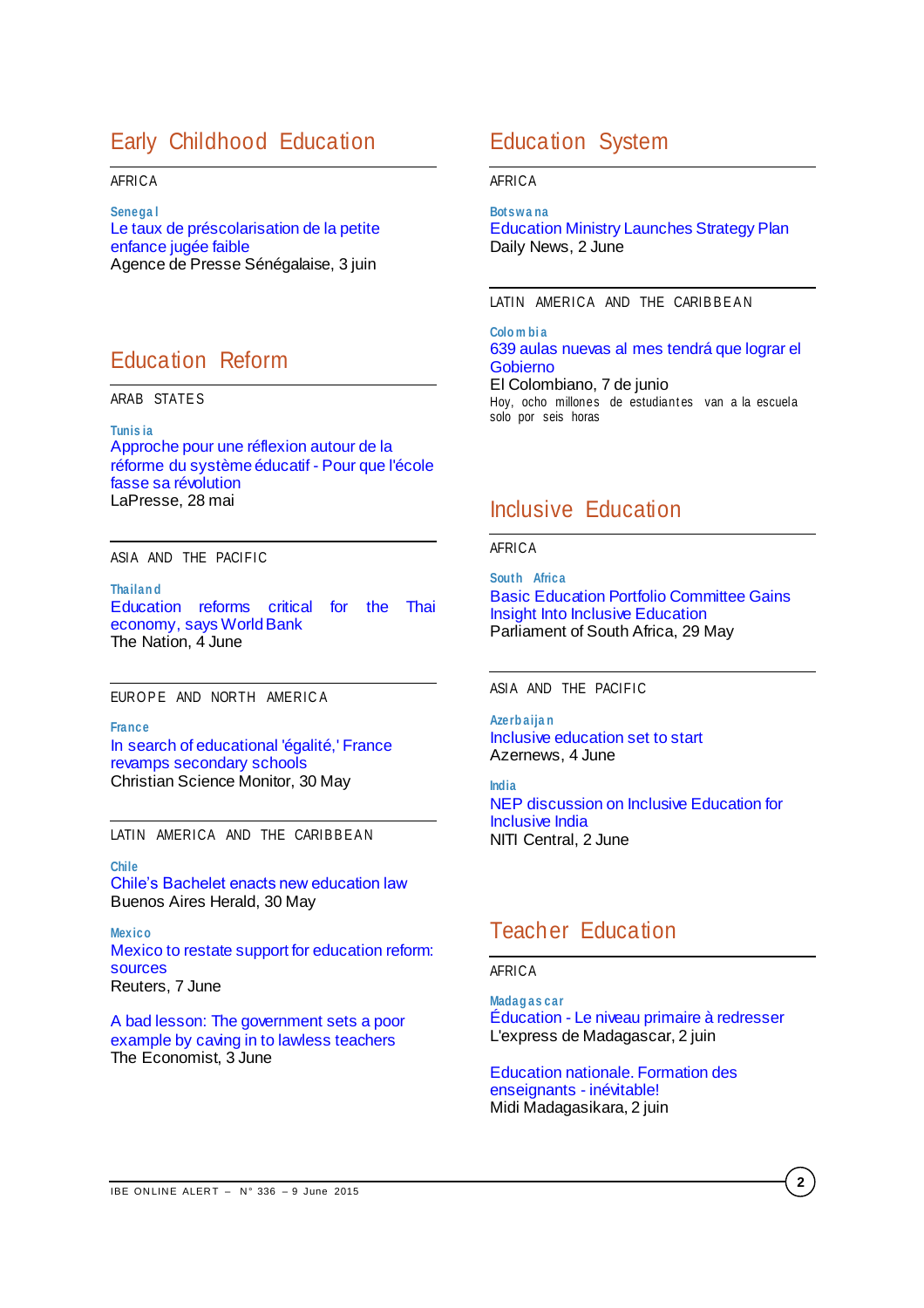#### **Nigeri a**

[Why We Revised Curriculum-Ncce](http://allafrica.com/stories/201505290064.html) Leadership, 28 May

[NCCE New Curriculum to Produce Specialised](http://allafrica.com/stories/201506020305.html)  **[Teachers](http://allafrica.com/stories/201506020305.html)** The Guardian, 31 May

### ARAB STATE S

**United Arab Emirates** [Adec trains teachers on curriculum reform:](http://gulfnews.com/news/uae/education/adec-trains-teachers-on-curriculum-reform-1.1522217)  [Reform will apply to curriculum of grades 10](http://gulfnews.com/news/uae/education/adec-trains-teachers-on-curriculum-reform-1.1522217)  [and 11 at public schools from the start of the](http://gulfnews.com/news/uae/education/adec-trains-teachers-on-curriculum-reform-1.1522217)  [2015-2016 academic year](http://gulfnews.com/news/uae/education/adec-trains-teachers-on-curriculum-reform-1.1522217) Gulf News, 26 May

#### **Tunis ia**

[Formation des instituteurs 2015-2016 -](http://fr.allafrica.com/stories/201506081841.html) 2.300 [places dans 13 disciplines](http://fr.allafrica.com/stories/201506081841.html) LaPresse, 8 juin

## LATIN AMERICA AND THE CARIBBEAN

**Mexico** [Palabras Emilio Chuayffet sobre servicio](http://www.radioformula.com.mx/notas.asp?Idn=508561&idFC=2015)  [profesional docente](http://www.radioformula.com.mx/notas.asp?Idn=508561&idFC=2015) RadioFórmula, 8 de junio

## Reports, publications, etc.

## AFRICA

**Congo**

[Renforcement des capacités des institutions](http://unesdoc.unesco.org/images/0023/002330/233070f.pdf)  [de formation de formateurs et organisation de](http://unesdoc.unesco.org/images/0023/002330/233070f.pdf)  [la formation continue des enseignants du](http://unesdoc.unesco.org/images/0023/002330/233070f.pdf)  [primaire et du secondaire: état des lieux et](http://unesdoc.unesco.org/images/0023/002330/233070f.pdf)  [besoins: République du Congo](http://unesdoc.unesco.org/images/0023/002330/233070f.pdf) UNESCO, 2014

**Demo cratic Republic of the Congo** [Etat des lieux de la formation des enseignants](http://unesdoc.unesco.org/images/0023/002330/233073f.pdf)  [en République démocratique du Congo](http://unesdoc.unesco.org/images/0023/002330/233073f.pdf) UNESCO, 2014

#### **Liberia**

[Assessment of teacher education and](http://unesdoc.unesco.org/images/0023/002330/233080e.pdf)  [development needs to ensure Education for All](http://unesdoc.unesco.org/images/0023/002330/233080e.pdf)  [\(EFA\): needs assessment report](http://unesdoc.unesco.org/images/0023/002330/233080e.pdf) UNESCO, Ministry of Education, 2014

#### **South Africa**

## [Assessment systems for improving learning](http://unesdoc.unesco.org/images/0023/002332/233234e.pdf)  [and teaching](http://unesdoc.unesco.org/images/0023/002332/233234e.pdf)

Kanjee, Anil, UNESCO, Tshwane University of Technology, 2015

#### **Tanza nia UR**

[Enhancing Teacher Education for Bridging the](http://unesdoc.unesco.org/images/0023/002330/233079e.pdf)  [Education Quality Gap in Africa: the case of](http://unesdoc.unesco.org/images/0023/002330/233079e.pdf)  Tanzania; [needs assessment report](http://unesdoc.unesco.org/images/0023/002330/233079e.pdf) UNESCO. Ministry of Education and Vocational Training, 2014

## [Secondary School Teachers' Perceptions of](http://search.proquest.com/pqcentral/docview/1538895086/5E1496CDB4E3457CPQ/8?accountid=41859)  **[Assessment](http://search.proquest.com/pqcentral/docview/1538895086/5E1496CDB4E3457CPQ/8?accountid=41859)**

Joyce L. Ndalichako, International Journal of Information and Education Technology V.5(5), May 2015 (ProQuest)

#### **Ugan d a**

## [Report: needs assessment framework of](http://unesdoc.unesco.org/images/0023/002330/233078e.pdf)  [teacher training and development to ensure](http://unesdoc.unesco.org/images/0023/002330/233078e.pdf)  [Education for All \(EFA\)](http://unesdoc.unesco.org/images/0023/002330/233078e.pdf)

UNESCO, Ministry of Education and Sports, 2014

## **Zimb ab we**

[Curriculum Issues: Teaching and Learning for](http://search.proquest.com/pqcentral/docview/1665183794/7F388B315A924B3FPQ/14?accountid=41859)  [Sustainable Development in Developing](http://search.proquest.com/pqcentral/docview/1665183794/7F388B315A924B3FPQ/14?accountid=41859)  [Countries: Zimbabwe Case Study](http://search.proquest.com/pqcentral/docview/1665183794/7F388B315A924B3FPQ/14?accountid=41859) Dambudzo, Ignatius Isaac. Journal of Education and Learning V.4(1), 2015 (ProQuest)

EUROPE AND NORTH AMERICA

## **France**

[Lire pour apprendre, lire pour comprendre](http://ife.ens-lyon.fr/vst/DA-Veille/101-mai-2015.pdf) Marie Gaussel, Dossier de veille de l'IFÉ n° 101, mai 2015

**UK (Wales)** [Literacy in key stage 3: An interim report -](http://www.estyn.gov.uk/english/docViewer/343434/Literacy%20in%20key%20stage%203:%20An%20interim%20report%20-%20January%202015/?navmap=30,163,) [January 2015](http://www.estyn.gov.uk/english/docViewer/343434/Literacy%20in%20key%20stage%203:%20An%20interim%20report%20-%20January%202015/?navmap=30,163,) Estyn, 2015

[Good practice in mathematics at key stage 3 -](http://www.estyn.gov.uk/english/docViewer/348457.2/Good%20practice%20in%20mathematics%20at%20key%20stage%203%20-%20February%202015/?navmap=30,163,) [February 2015](http://www.estyn.gov.uk/english/docViewer/348457.2/Good%20practice%20in%20mathematics%20at%20key%20stage%203%20-%20February%202015/?navmap=30,163,) Estyn, 2015

**USA** [Teachers Know Best: Making Data Work for](https://s3.amazonaws.com/edtech-production/reports/Gates-TeachersKnowBest-MakingDataWork.pdf)  [Teachers and Students](https://s3.amazonaws.com/edtech-production/reports/Gates-TeachersKnowBest-MakingDataWork.pdf) Bill & Melinda Gates Foundation, June 2015